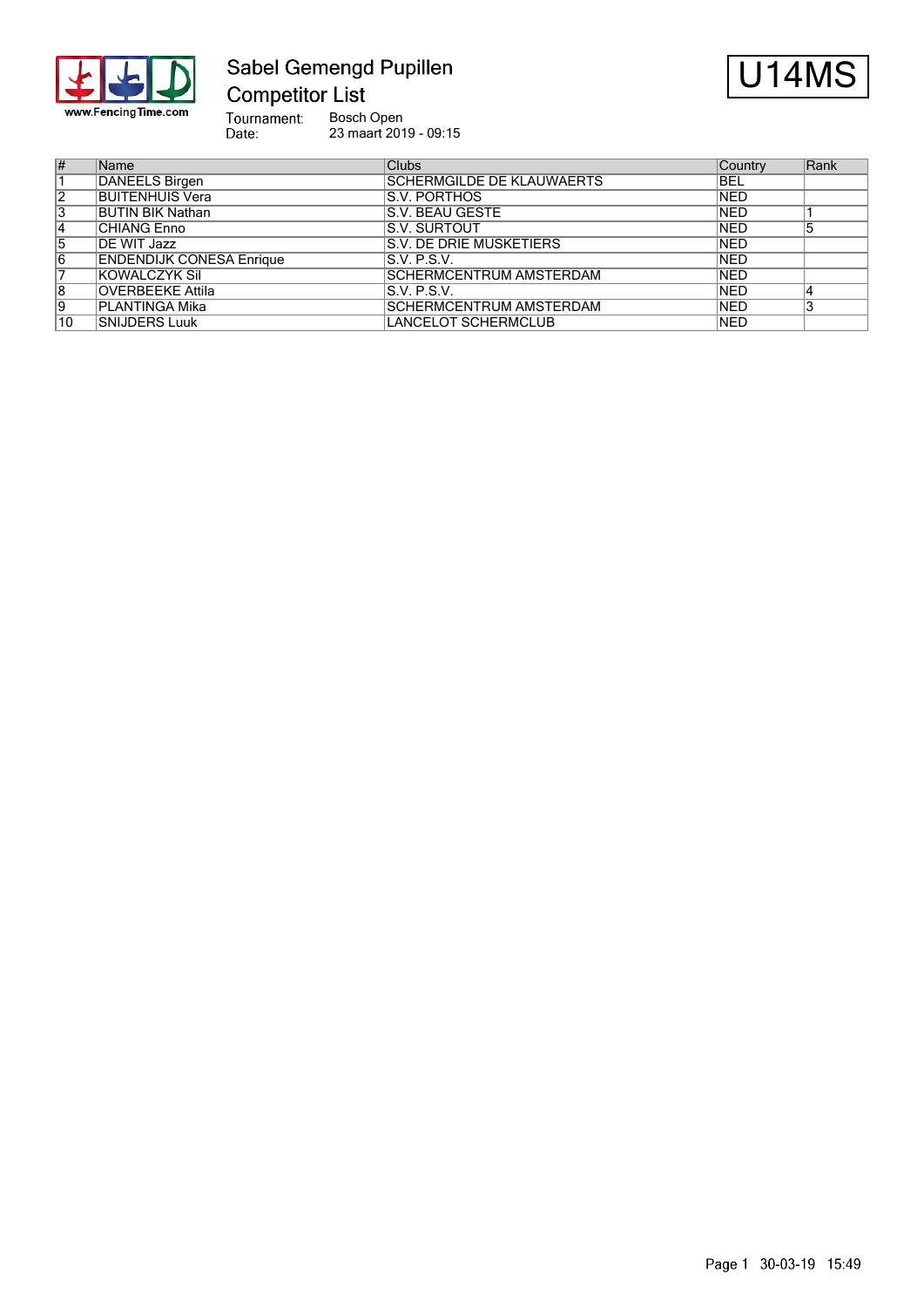| <b>Bosch Open</b>                                                                      |  |  |  |  |  |  |  |  |
|----------------------------------------------------------------------------------------|--|--|--|--|--|--|--|--|
| Den Bosch                                                                              |  |  |  |  |  |  |  |  |
| 23 maart 2019                                                                          |  |  |  |  |  |  |  |  |
| <b>Sabel Gemengd Pupillen</b>                                                          |  |  |  |  |  |  |  |  |
| Total # of competitors: 10 Total # of pools: 2                                         |  |  |  |  |  |  |  |  |
| 2 pools of 5<br>Round 1<br>All competitors (100%) promoted to the next round           |  |  |  |  |  |  |  |  |
| Round 2<br>Incomplete DE table of 16 fenced through the finals, no fence-off for third |  |  |  |  |  |  |  |  |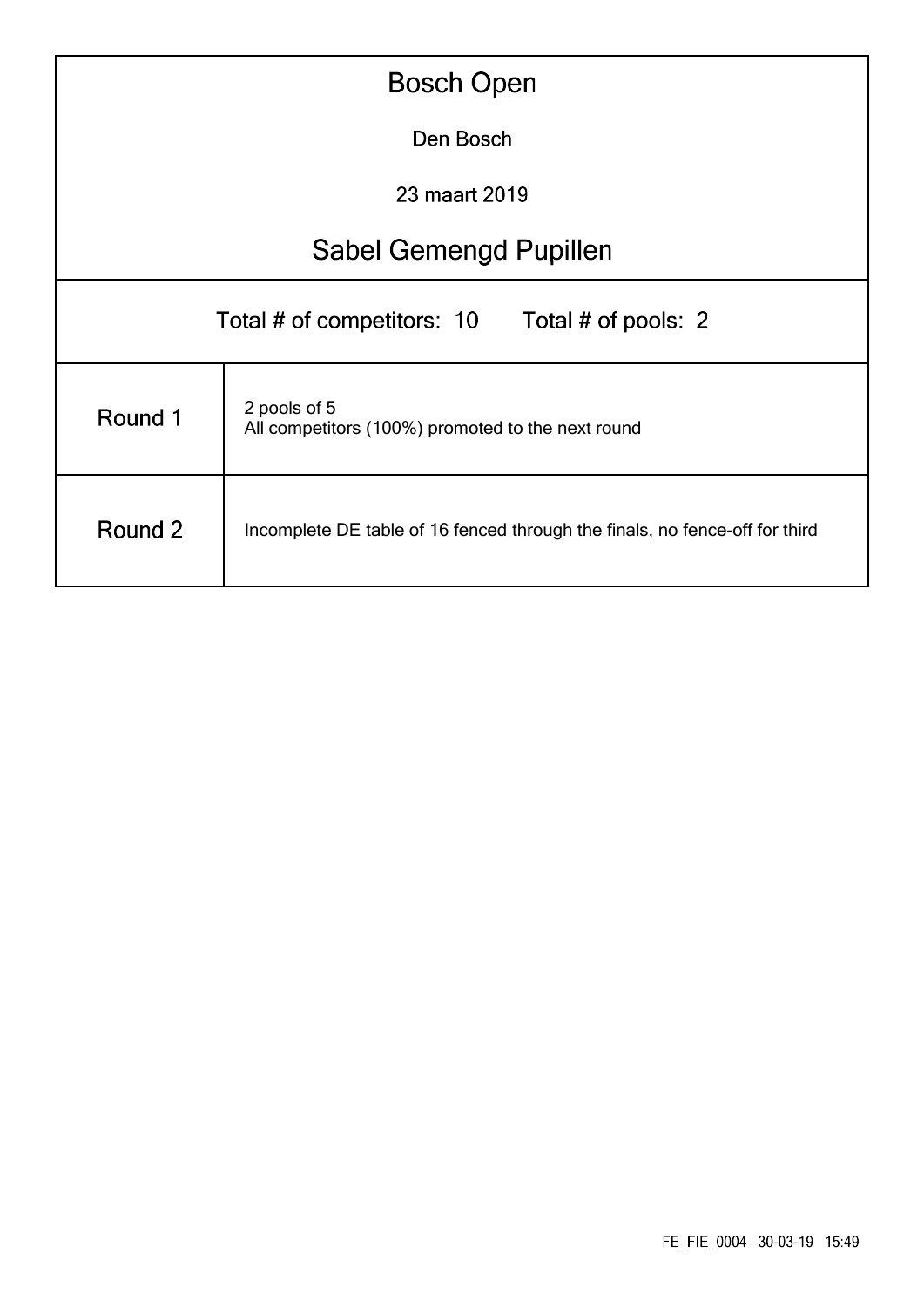

## Sabel Gemengd Pupillen Seeding for Round #1 - Pool



Tournament:<br>Date: Bosch Open 23 maart 2019 - 09:15 FIE Document: FE\_FIE\_0001.2

| Seed            | Name                            | Club                             | Country    | Rank | Notes |
|-----------------|---------------------------------|----------------------------------|------------|------|-------|
|                 | <b>BUTIN BIK Nathan</b>         | IS.V. BEAU GESTE                 | <b>NED</b> |      |       |
| $\overline{2}$  | PLANTINGA Mika                  | SCHERMCENTRUM AMSTERDAM          | <b>NED</b> | చ    |       |
| 3               | <b>OVERBEEKE Attila</b>         | IS.V. P.S.V.                     | <b>NED</b> | 4    |       |
| 14              | <b>CHIANG Enno</b>              | <b>S.V. SURTOUT</b>              | <b>NED</b> | 5    |       |
| 5               | <b>ENDENDIJK CONESA Enrique</b> | IS.V. P.S.V.                     | <b>NED</b> |      |       |
| 16              | DE WIT Jazz                     | <b>S.V. DE DRIE MUSKETIERS</b>   | <b>NED</b> |      |       |
|                 | SNIJDERS Luuk                   | LANCELOT SCHERMCLUB              | <b>NED</b> |      |       |
| 8               | DANEELS Birgen                  | <b>SCHERMGILDE DE KLAUWAERTS</b> | IBEL       |      |       |
| 9               | KOWALCZYK Sil                   | <b>SCHERMCENTRUM AMSTERDAM</b>   | <b>NED</b> |      |       |
| $\overline{10}$ | BUITENHUIS Vera                 | IS.V. PORTHOS                    | <b>NED</b> |      |       |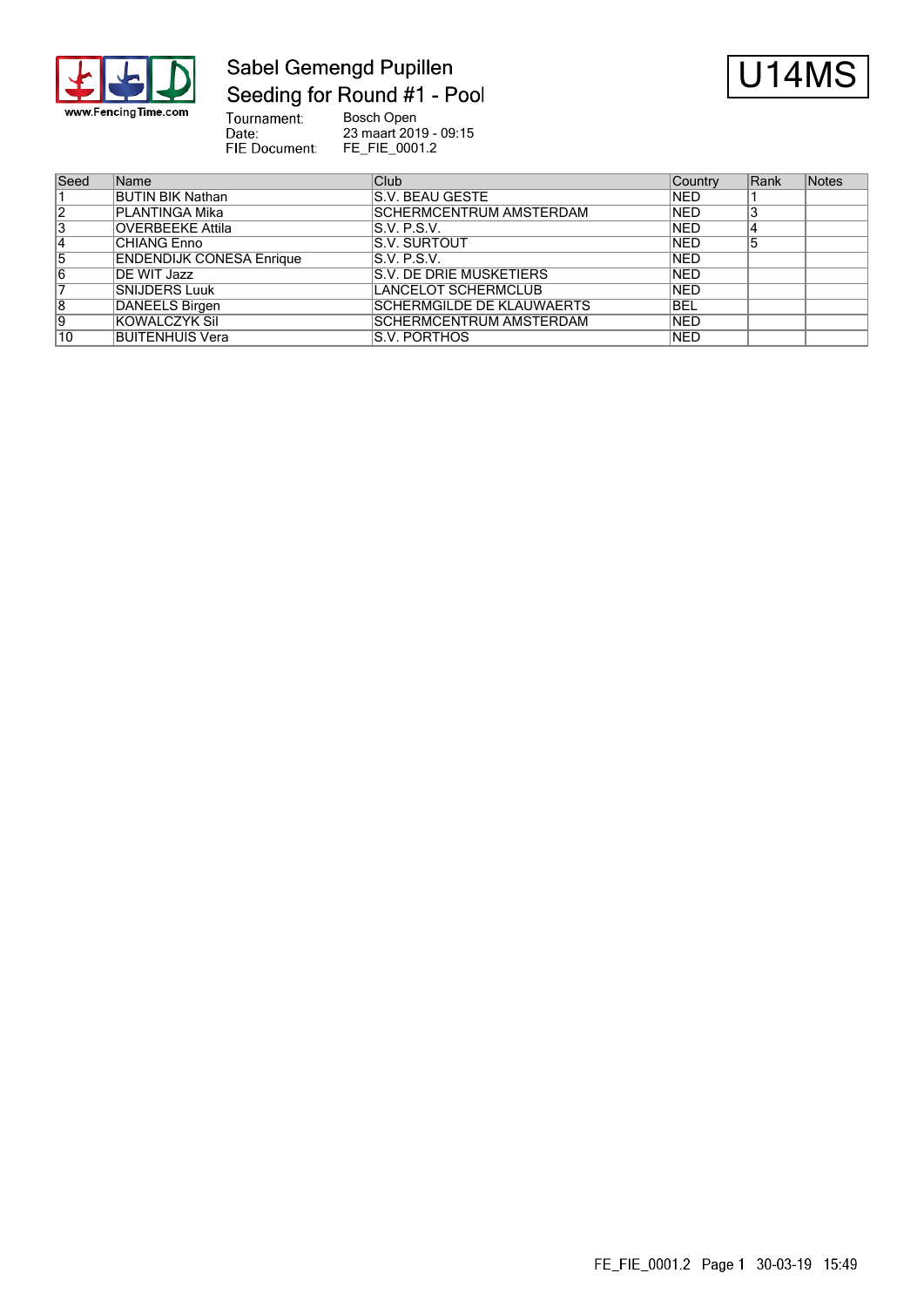

# Sabel Gemengd Pupillen **Round #1 Pool Results**



Tournament: Bosch Open Date: 23 maart 2019 - 09:15 FIE Document: FE\_FIE\_0007

|                                            | Referee(s):                               |      |                |                |                |                |                |                |               |    |                 |       |
|--------------------------------------------|-------------------------------------------|------|----------------|----------------|----------------|----------------|----------------|----------------|---------------|----|-----------------|-------|
| Name                                       | Affiliation                               | $\#$ |                | 2              | 3              | 4              | 5              | V              | V/M TS TR Ind |    |                 |       |
| <b>CHIANG Enno</b>                         | S.V. SURTOUT / NED                        |      |                | V <sub>5</sub> | D1             | V5             | V <sub>5</sub> | 3              | 0.75          | 16 | 12 <sub>2</sub> | 4     |
| <b>DANEELS Birgen</b>                      | <b>SCHERMGILDE DE</b><br>KLAUWAERTS / BEL |      | D <sub>2</sub> |                | D <sub>2</sub> | V5             | V <sub>5</sub> | $\overline{2}$ | 0.50          | 14 | 11              | -3    |
| <b>BUTIN BIK Nathan</b>                    | S.V. BEAU GESTE / NED                     | 3    | V <sub>5</sub> | V <sub>5</sub> |                | V5             | V <sub>5</sub> | 4              | 1,00          | 20 | 5               | 15    |
| KOWALCZYK Sil                              | <b>SCHERMCENTRUM</b><br>AMSTERDAM / NED   | 4    | D1             | D1             | D1             |                | V <sub>5</sub> |                | 0.25          | 8  | 18              | $-10$ |
| ENDENDIJK CONESA Enrique S.V. P.S.V. / NED |                                           | 5.   | D4             | D0             | D1             | D <sub>3</sub> |                | $\mathbf 0$    | 0,00          | 8  | 20              | $-12$ |

|                         | Referee(s):                             |                |                |                |                |                |                |                |           |    |    |               |
|-------------------------|-----------------------------------------|----------------|----------------|----------------|----------------|----------------|----------------|----------------|-----------|----|----|---------------|
| Name                    | <b>Affiliation</b>                      | $\#$           |                | $\overline{2}$ | 3              | 4              | 5              | V              | V/M TS TR |    |    | $\lfloor$ lnd |
| <b>OVERBEEKE Attila</b> | S.V. P.S.V. / NED                       | 1              |                | V <sub>5</sub> | V <sub>5</sub> | D4             | D <sub>2</sub> | $\overline{2}$ | 0.50      | 16 | 12 | 4             |
| DE WIT Jazz             | S.V. DE DRIE MUSKETIERS /<br><b>NFD</b> | 2              | D <sub>2</sub> |                | V <sub>5</sub> | D <sub>3</sub> | D <sub>2</sub> |                | 0.25      | 12 | 16 | -4            |
| <b>SNIJDERS Luuk</b>    | LANCELOT SCHERMCLUB / NED               | 3              | D0             | D1             |                | D <sub>0</sub> | D <sub>3</sub> | $\mathbf 0$    | 0,00      | 4  | 20 | $-16$         |
| <b>PLANTINGA Mika</b>   | <b>SCHERMCENTRUM</b><br>AMSTERDAM / NED | $\overline{4}$ | V5             | V <sub>5</sub> | V <sub>5</sub> |                | V <sub>5</sub> | 4              | 1,00      | 20 | 9  | 11            |
| <b>BUITENHUIS Vera</b>  | S.V. PORTHOS / NED                      | 5.             | V5             | V <sub>5</sub> | V <sub>5</sub> | D <sub>2</sub> |                | 3              | 0,75      | 17 | 12 | 5             |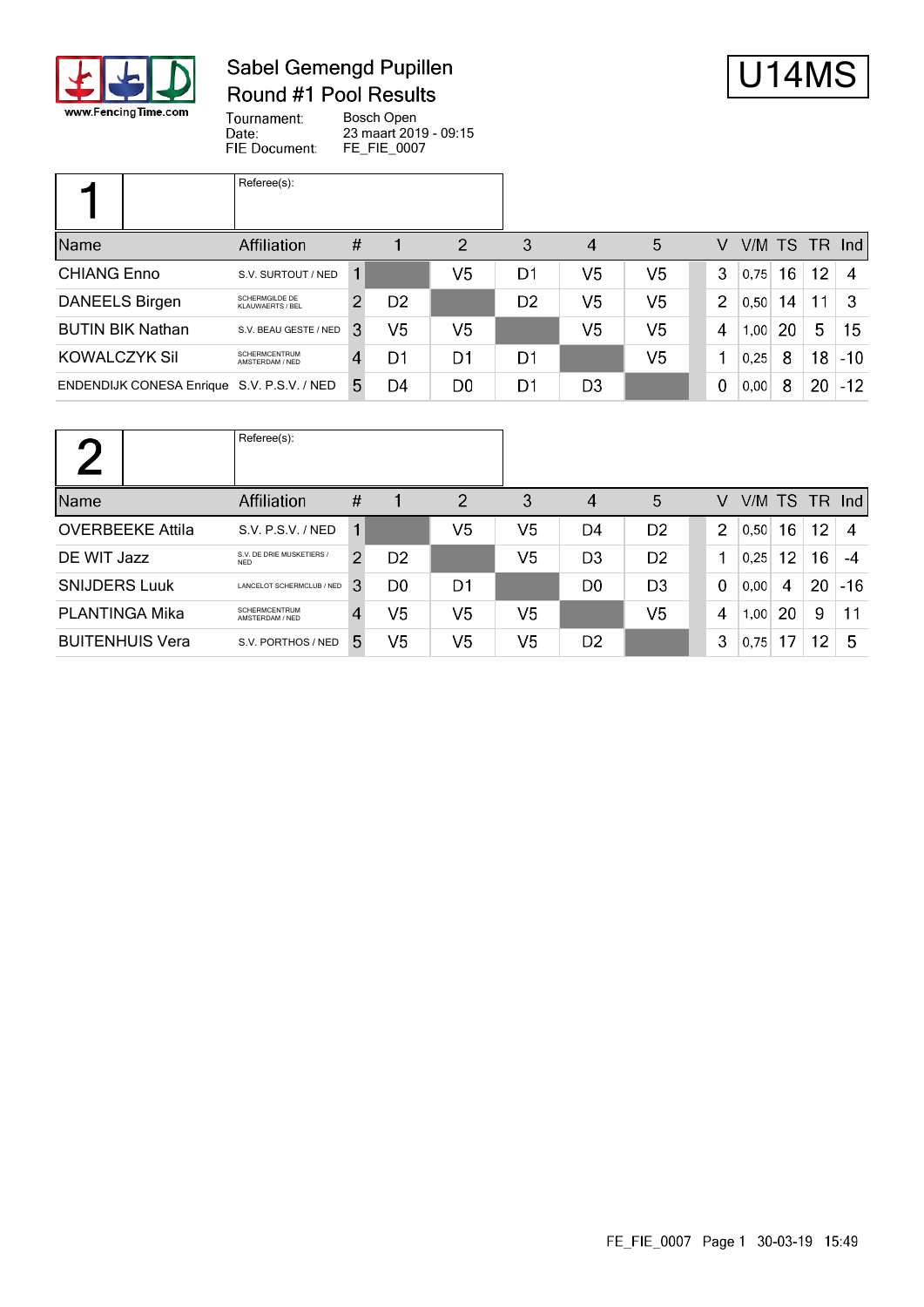

# Sabel Gemengd Pupillen Seeding for Round #2 - DE



Tournament:<br>Date: Bosch Open 23 maart 2019 - 09:15 FIE Document: FE\_FIE\_0008

| Seed | Name                            | Club                             | Country    | V  | V/M  | TS | TR | llnd  | Notes           |
|------|---------------------------------|----------------------------------|------------|----|------|----|----|-------|-----------------|
|      | <b>BUTIN BIK Nathan</b>         | IS.V. BEAU GESTE                 | <b>NED</b> | 4  | 1.00 | 20 | 15 | $+15$ | <b>Advanced</b> |
| 12   | PLANTINGA Mika                  | <b>SCHERMCENTRUM AMSTERDAM</b>   | <b>NED</b> | 4  | 1.00 | 20 | 19 | $+11$ | Advanced        |
| 3    | BUITENHUIS Vera                 | IS.V. PORTHOS                    | <b>NED</b> | 3  | 0.75 |    | 12 | $+5$  | Advanced        |
| 14   | CHIANG Enno                     | IS.V. SURTOUT                    | <b>NED</b> | 3  | 0.75 | 16 | 12 | $+4$  | Advanced        |
| 15   | <b>OVERBEEKE Attila</b>         | S.V. P.S.V.                      | <b>NED</b> | 2  | 0.50 | 16 | 12 | $+4$  | Advanced        |
| 16   | <b>DANEELS Birgen</b>           | <b>SCHERMGILDE DE KLAUWAERTS</b> | BEL        | 2  | 0.50 | 14 | 11 | $+3$  | Advanced        |
|      | DE WIT Jazz                     | S.V. DE DRIE MUSKETIERS          | <b>NED</b> |    | 0.25 | 12 | 16 | -4    | Advanced        |
| 18   | KOWALCZYK Sil                   | SCHERMCENTRUM AMSTERDAM          | <b>NED</b> |    | 0,25 |    | 18 | -10   | Advanced        |
| 19   | <b>ENDENDIJK CONESA Enrique</b> | IS.V. P.S.V.                     | <b>NED</b> | 10 | 0.00 | 18 | 20 | -12   | Advanced        |
| 10   | <b>SNIJDERS Luuk</b>            | LANCELOT SCHERMCLUB              | <b>NED</b> |    | 0.00 |    | 20 | -16   | Advanced        |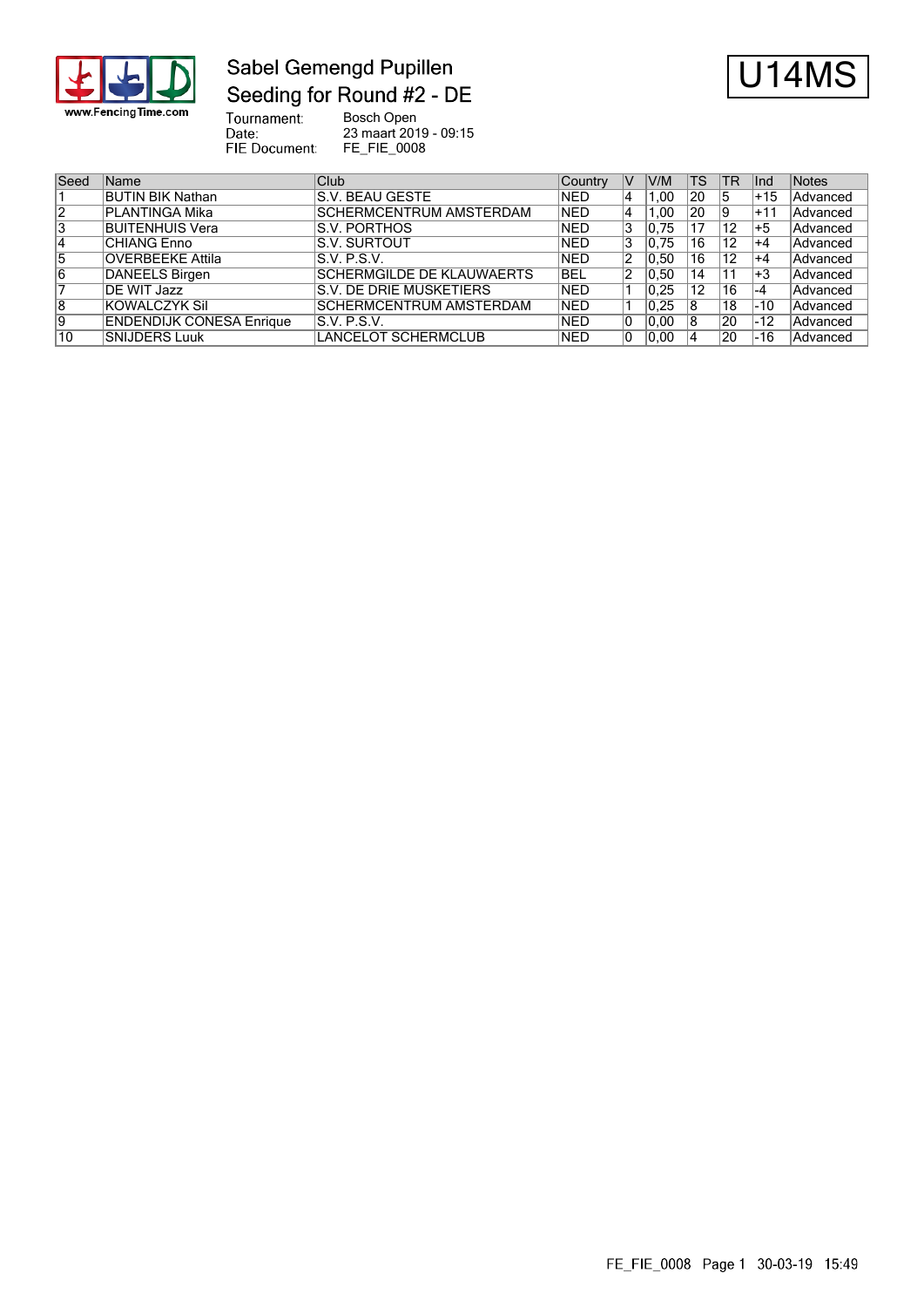#### Sabel Gemengd Pupillen - Round #2 - DE (Table of 16)

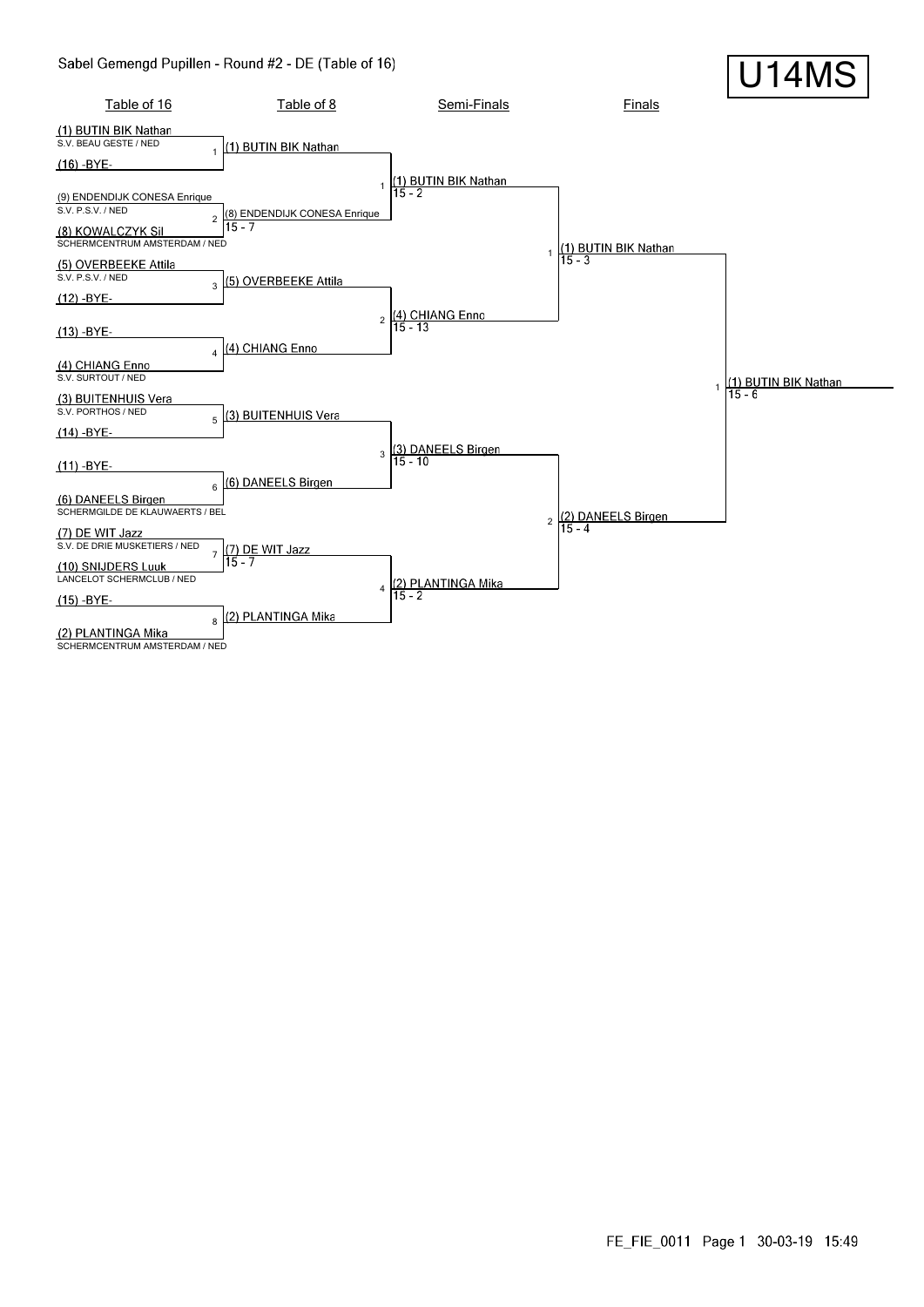

#### Sabel Gemengd Pupillen **Final Ranking**



Tournament: Bosch Open Date: 23 maart 2019 - 09:15 FIE Document: FE\_FIE\_0012

| Place          | Name                            | <b>Clubs</b>                     | Country    |
|----------------|---------------------------------|----------------------------------|------------|
|                | <b>BUTIN BIK Nathan</b>         | IS.V. BEAU GESTE                 | <b>NED</b> |
| $\overline{2}$ | DANEELS Birgen                  | <b>SCHERMGILDE DE KLAUWAERTS</b> | <b>BEL</b> |
| 3T             | PLANTINGA Mika                  | <b>ISCHERMCENTRUM AMSTERDAM</b>  | <b>NED</b> |
| 3T             | CHIANG Enno                     | <b>S.V. SURTOUT</b>              | <b>NED</b> |
| 5              | <b>BUITENHUIS Vera</b>          | IS.V. PORTHOS                    | <b>NED</b> |
| 16             | <b>OVERBEEKE Attila</b>         | IS.V. P.S.V.                     | <b>NED</b> |
|                | DE WIT Jazz                     | <b>S.V. DE DRIE MUSKETIERS</b>   | <b>NED</b> |
| 8              | <b>ENDENDIJK CONESA Enrique</b> | IS.V. P.S.V.                     | <b>NED</b> |
| Ι9             | KOWALCZYK Sil                   | <b>SCHERMCENTRUM AMSTERDAM</b>   | <b>NED</b> |
| 10             | <b>SNIJDERS Luuk</b>            | <b>LANCELOT SCHERMCLUB</b>       | <b>NED</b> |